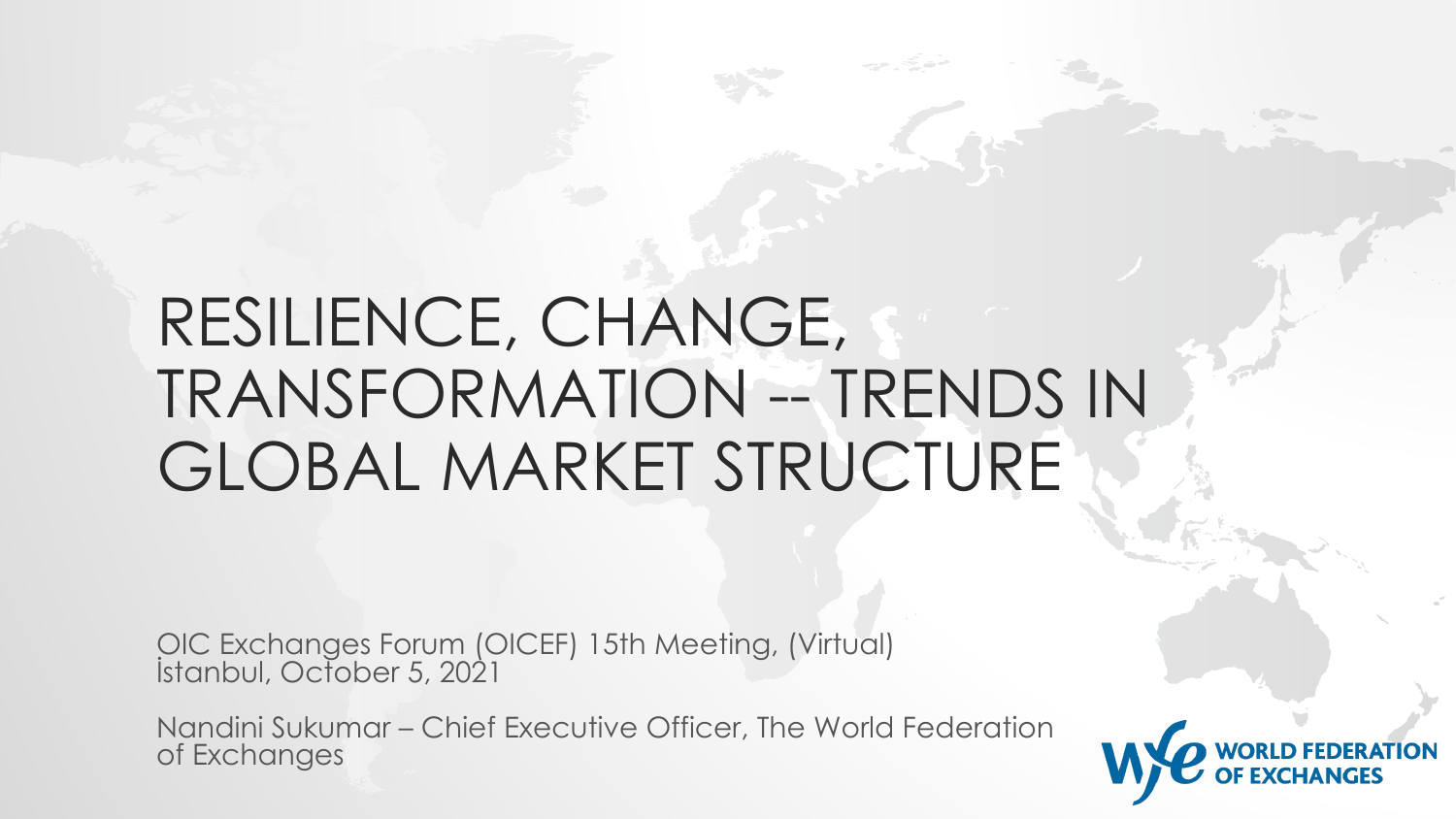## THE WFE:

- Established in 1961, the <u>WFE</u> is the global indus<br>exchanges and clearing houses.
- We are headquartered in London, have 70 members over 250 market infrastructure providers, including that are not part of exchange groups.
- Of our members, 35% are in Asia-Pacific, 45% in Americas. Our members go from frontier to the including market infrastructures.
- WFE exchanges are home to 47,919 listed con market capitalisation of these entities is over \$ \$137 trillion (EOB) in trading annually passes th (at end 2020). WFE's 57 member CCPs collect takers post some \$1 trillion (equivalent) of reso positions, in the form of initial margin and defc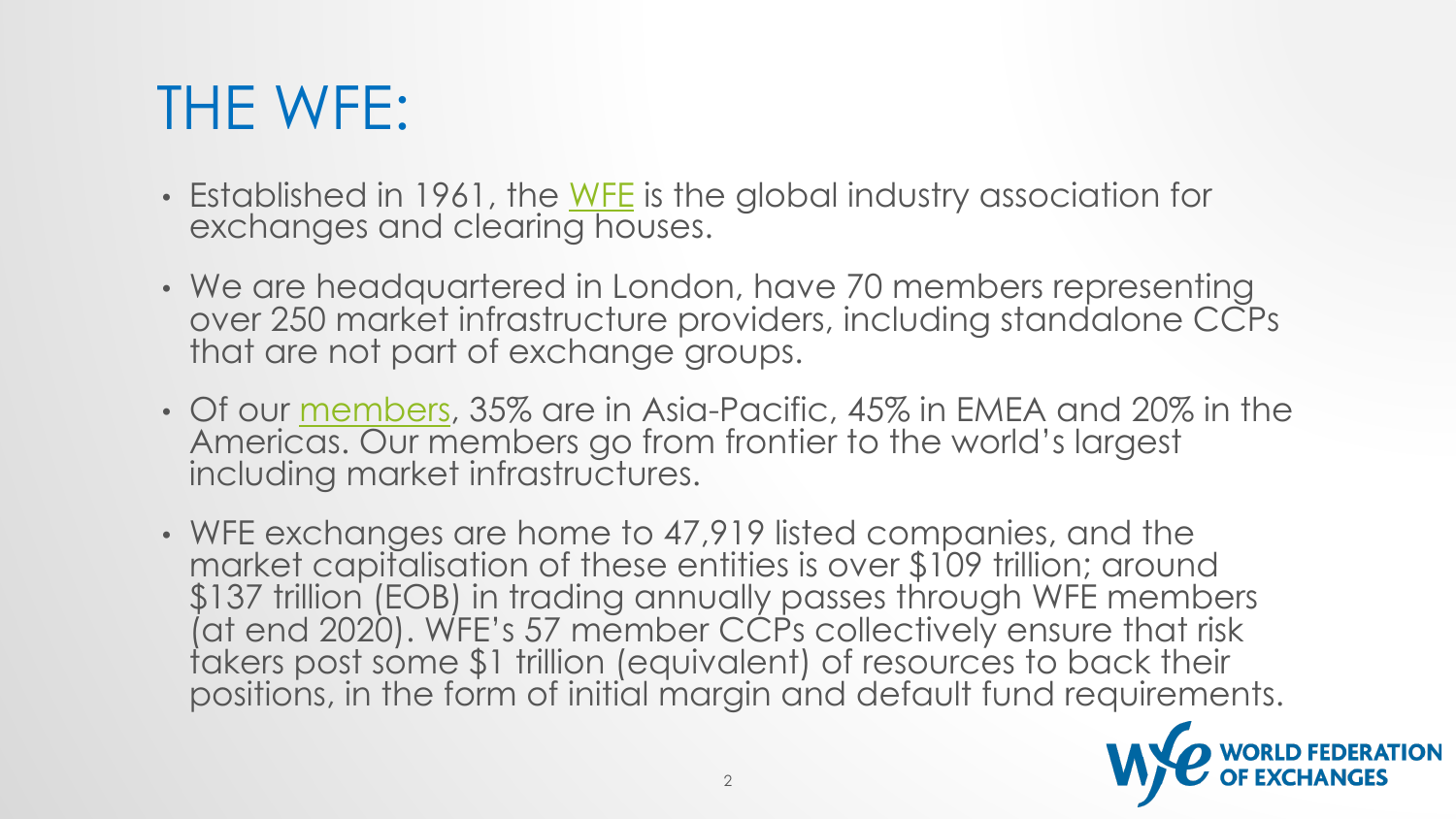# 20 JOINT OIC-WFE MEMBERS

- Abu Dhabi Securities Exchange
- Amman Stock Exchange
- Bahrain Bourse
- **Borsa Istanbul (WFE Board of Directors)**
- BRVM
- Bursa Malaysia Berhad
- Casablanca Stock Exchange
- Dhaka Stock Exchange
- Dubai Financial Market
- Egyptian Exchange
- Indonesia Stock Exchange
- Kazakhstan Stock Exchange
- Boursa Kuwait
- Muscat Securities Exchange
- Nasdaq
- **Nigeria Stock Exchange (WFE Board of Directors)**
- Palestine Stock Exchange
- Qatar Stock Exchange
- **Saudi Stock Exchange Group (Tadawul) WFE Board of Directors**
- Tunisia Stock Exchange

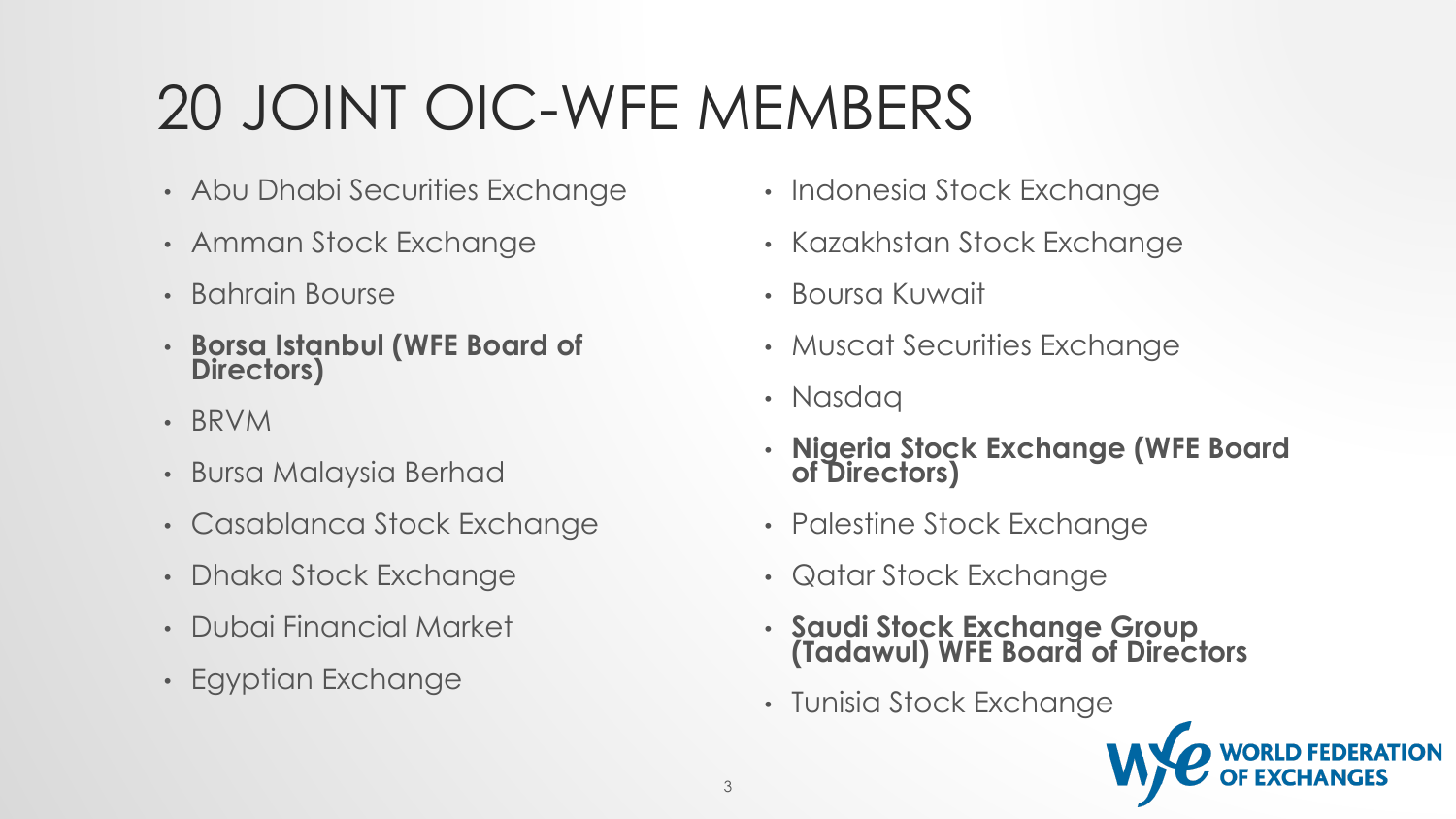### OUR VISION

- We champion the integrity of markets as the foundation of economic growth and welfare
- We believe in, and promote, the benefits of regulated, fair, orderly and transparent markets
- We strive to restore trust by enshrining investor protection at the heart of efficient market structure
- We advocate for markets and market structures that are resilient, robust and stable in the midst of both turmoil and innovation
- We seek to enable the free flow of capital globally through regulated market infrastructures

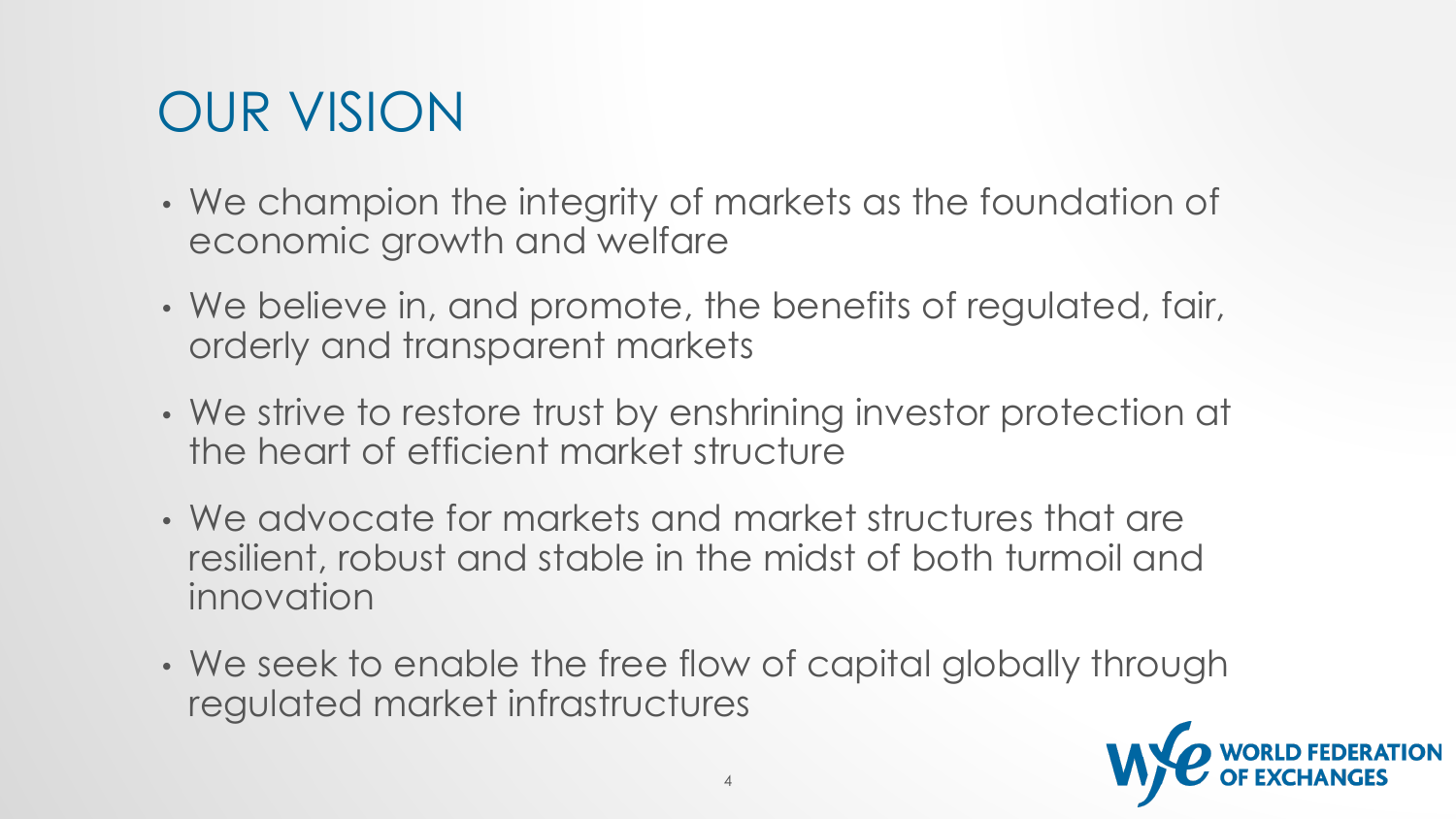### OUR MISSION

- To ensure the integrity of markets by **advocating** for the right market structure globally
- To unite the industry and find consensus on issues so we speak with **one strong voice**
- To foster **market development** that leads to optimal outcomes in the future and fosters sustainable growth
- To support and nurture **emerging markets**
- To enable the use of **innovation** and the use of **technology** for the benefit of investors around the world

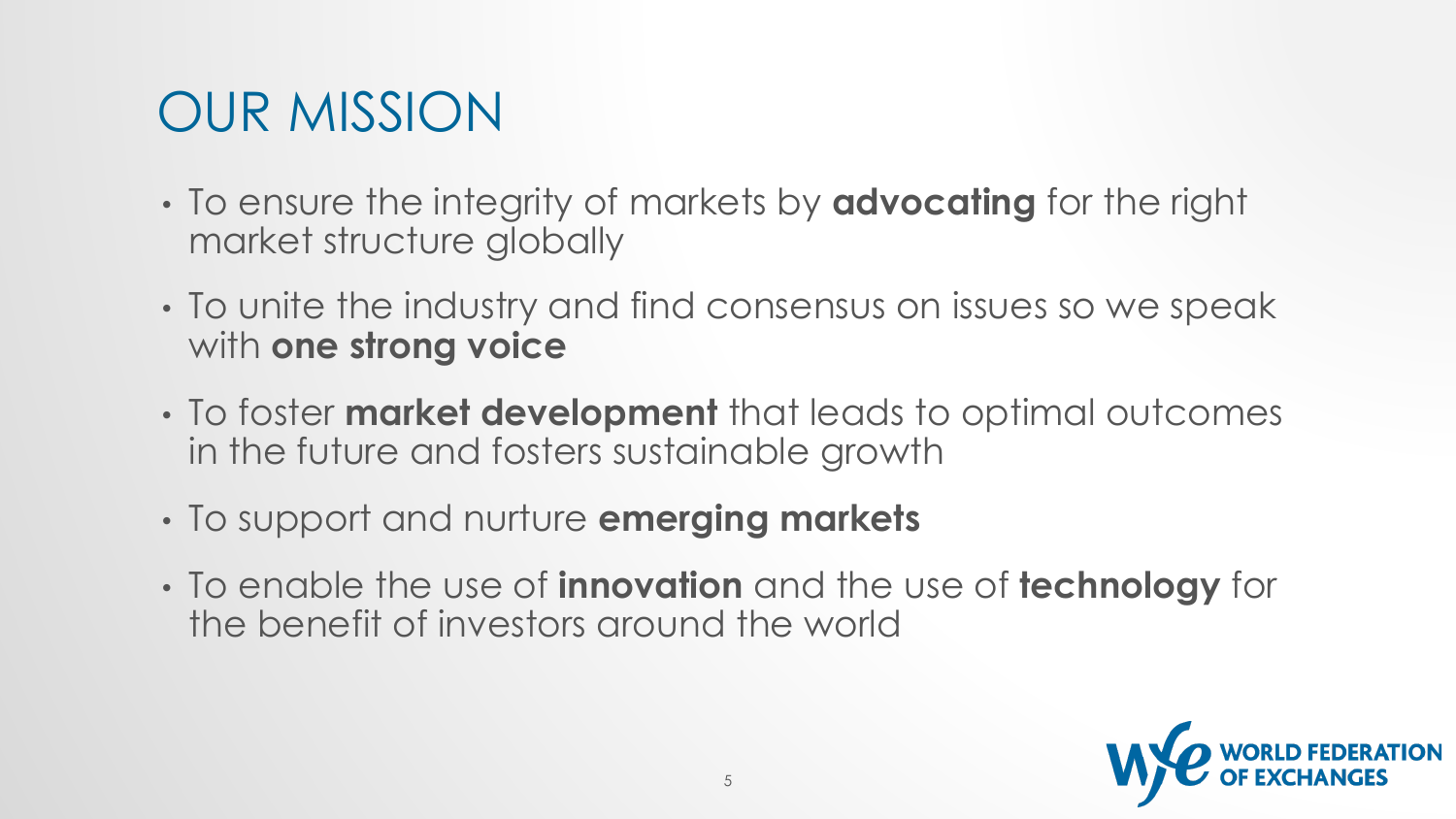#### DEFINING OUR STAKEHOLDERS

Regulators, Policymakers & **Central Banks** The core stakeholders remain the immediate focus of our engagement **WFE Members &** other exchanges not in the WFE **Buyside** Who are increasingly vocal on market structure

#### Academic community

As the field of modern market microstructure theory grows, even while fewer regulatory institutions invest in research, there is an opportunity for the WFE to establish itself as an important player

#### **Governments** As geopolitics is a

significant driver of change at present, as an industry we need to ensure government hears our perspectives. This can be via forum such as the G-20, targeted bilateral engagement and closed-door meetings with the WFE Board.

Media Both traditional and social

#### Multilateral **Agencies/Development Banks**

These institutions play an important role in defining public policy. The WFE also has a unique role in working with them on technical assistance programs

#### Related industries that affect

MI business models  $-$  e.g. Index providers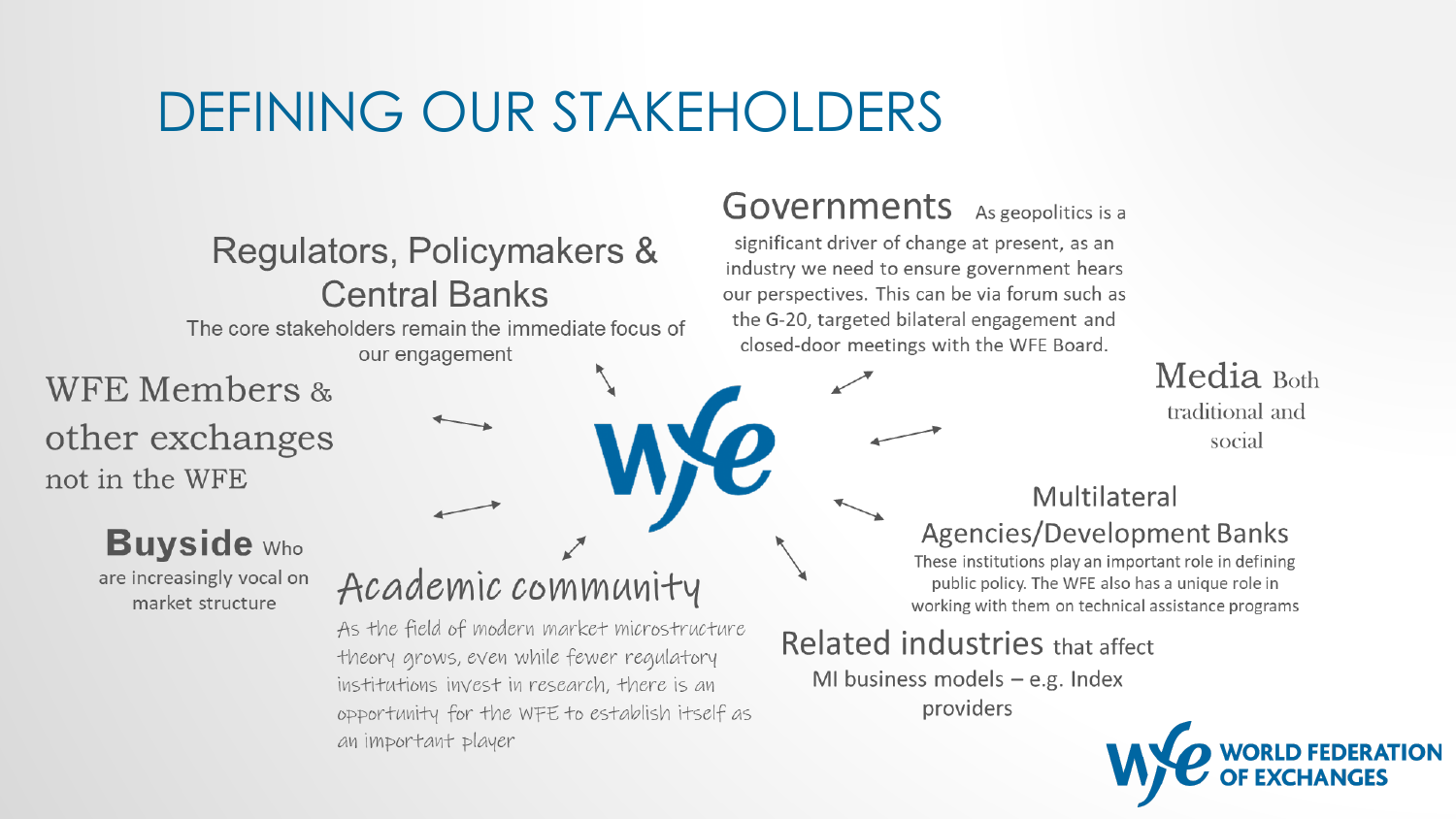### THE WORLD IN CRISIS – RIDING 2020

- The global Covid-19 pandemic, a health crisis, brought us as a society and a generation to a time no one has experienced before.
- Market infrastructure's are the guardians of the financial system, entrusted with a broader responsibility of being the trusted, neutral operators of frameworks that underpin financial markets globally. We run the infrastructure of the economy. This crisis was marked by a call to close the MI's to contain volatility.
- The MI/WFE role in the 2020 crisis had 2 parts, both of which continue to run in parallel in 2021. They are: (providing) Resilience and (driving) the Recovery.

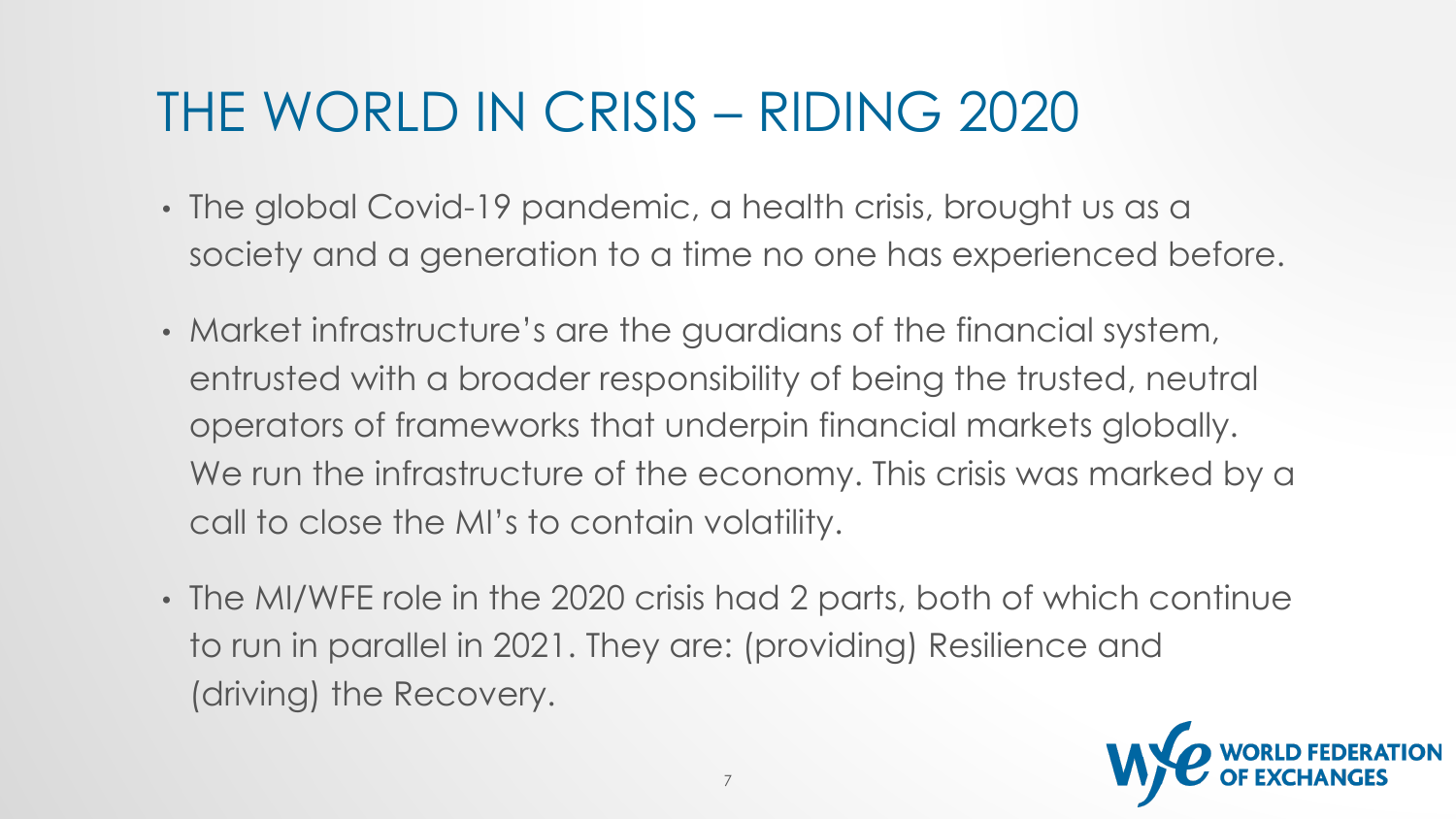#### WHAT CHANGED FOR THE INDUSTRY IN 2020- 2021?

- A successful move to **remote operations** for market infrastructures across the world and new models of operation as BCP's were triggered. This was accompanied by the discovery that ecosystem resilience was less robust and that exchange customers were far less prepared but far more vocal.
- An unprecedented call to **close exchanges** as volatility and volumes surged.
- **Cyber attacks** and resilience in the spotlight as multiple industries were attacked including WHO, Amazon, the Guardian newspaper and the fuel industry in addition to market infrastructures.
- The rise of **retail investor participation** globally, in diverse markets, and under diverse conditions. From January 2015 to September 2020, on average, the number of retail trades increased by 358%, the value of retail trading increased by 317% & the number of retail accounts increased by 272%. (Source: WFE Research analysis.)

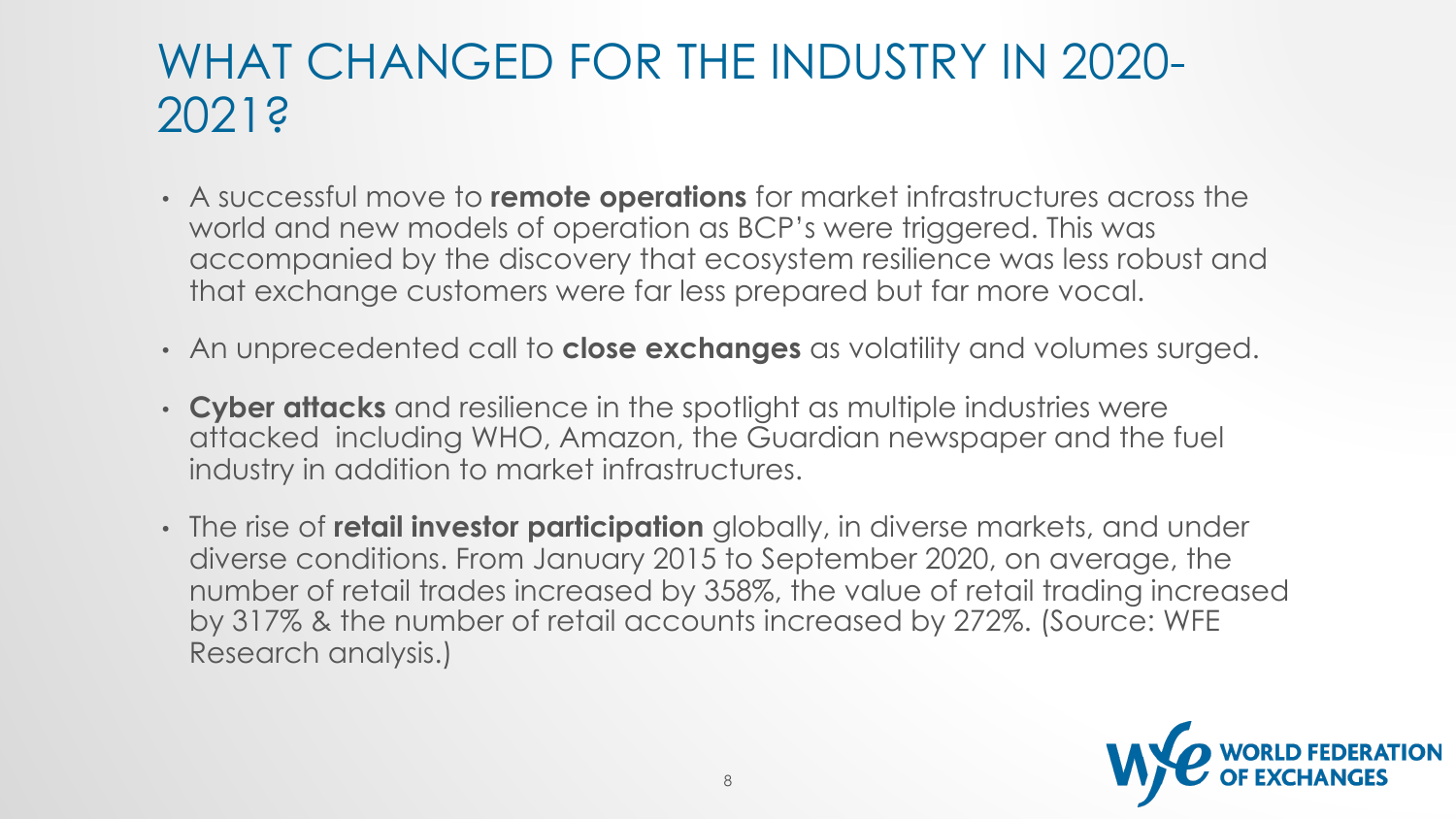#### WHAT CHANGED FOR THE INDUSTRY IN 2020-2021?

- A boom in app-based **discount brokerages** such as Robinhood and the so-called **gamification** of investing. First time investors accounted for 1.5 million of Robinhood's 3 million funded accounts opened in the first four months of 2020 (Source: WSJ). The average account size at Robinhood was only \$2,000. (Source: Brokerage-Review.com)
- A new phenomena: **the meme stock**. During the last week of January 2021, GameStop shares experienced a 17-times increase in price and a 15-times increase in trading volume.
- **Crypto assets** began to mainstream even as volatility showed no sign of abating. Within five days in January 2021, the price of Bitcoin soared from \$30,000 U.S. to \$40,000 U.S. with Bitcoin's market cap more than doubling in early January 2021 vs November 2020. (Source: statista.com)

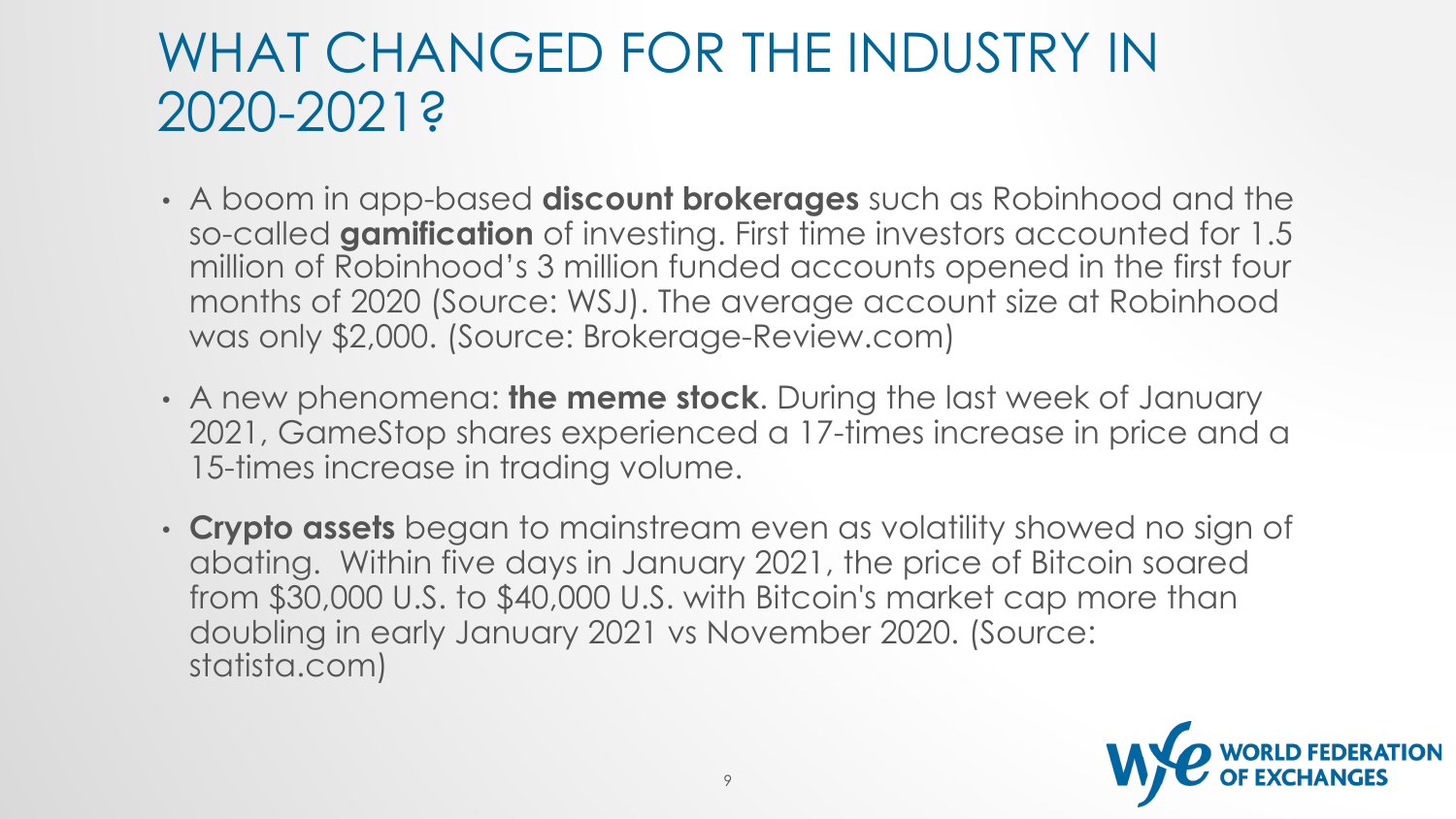#### WHAT CHANGED FOR THE INDUSTRY IN 2020-2021?

- A boom in **SPAC's**. In 2021 Q1, there were 296 SPACs IPOs, which in total raised \$96.4 bn. While during the entire year of 2020, there were 248 SPACs IPOs with \$83.4 bn raised. (source: spacresearch.com)
- Capital allocated to **private markets** has tripled since the Global Financial Crisis (GFC), from \$2.5 trillion to \$7.7 trillion at the end of '20. Private markets are a bigger and deeper component of institutional portfolios than ever before, making up 6.3% of public market size, from 3.8% before the GFC. (source: Russell Investments.)
- A ramp up in **mainstreaming of ESG for financial markets**  an issue the exchanges have worked on for decades. While 'Climate First' and 'Build Back Better' became ubiquitous phrases, biodiversity & nature, and the S and the G also began to draw increased attention.

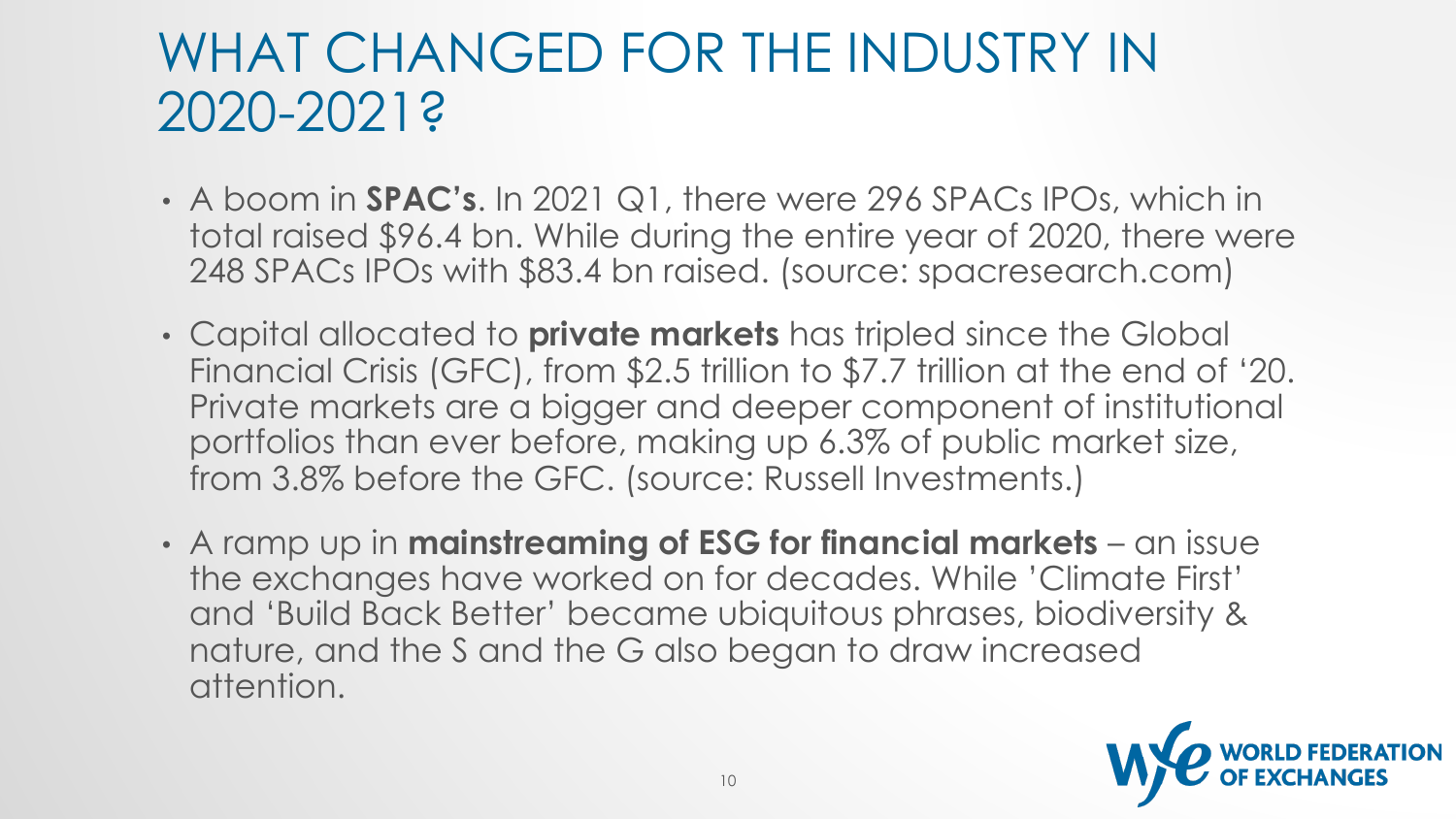## THE WFE'S 2021 PRIORITIES:

- Operational resilience of Market Infrastructure
- The role of Market Infrastructure and markets-based finance in enabling an inclusive recovery
- Market data
- CCP capital and loss allocation issues
- ESG
- Investor protection & financial literacy

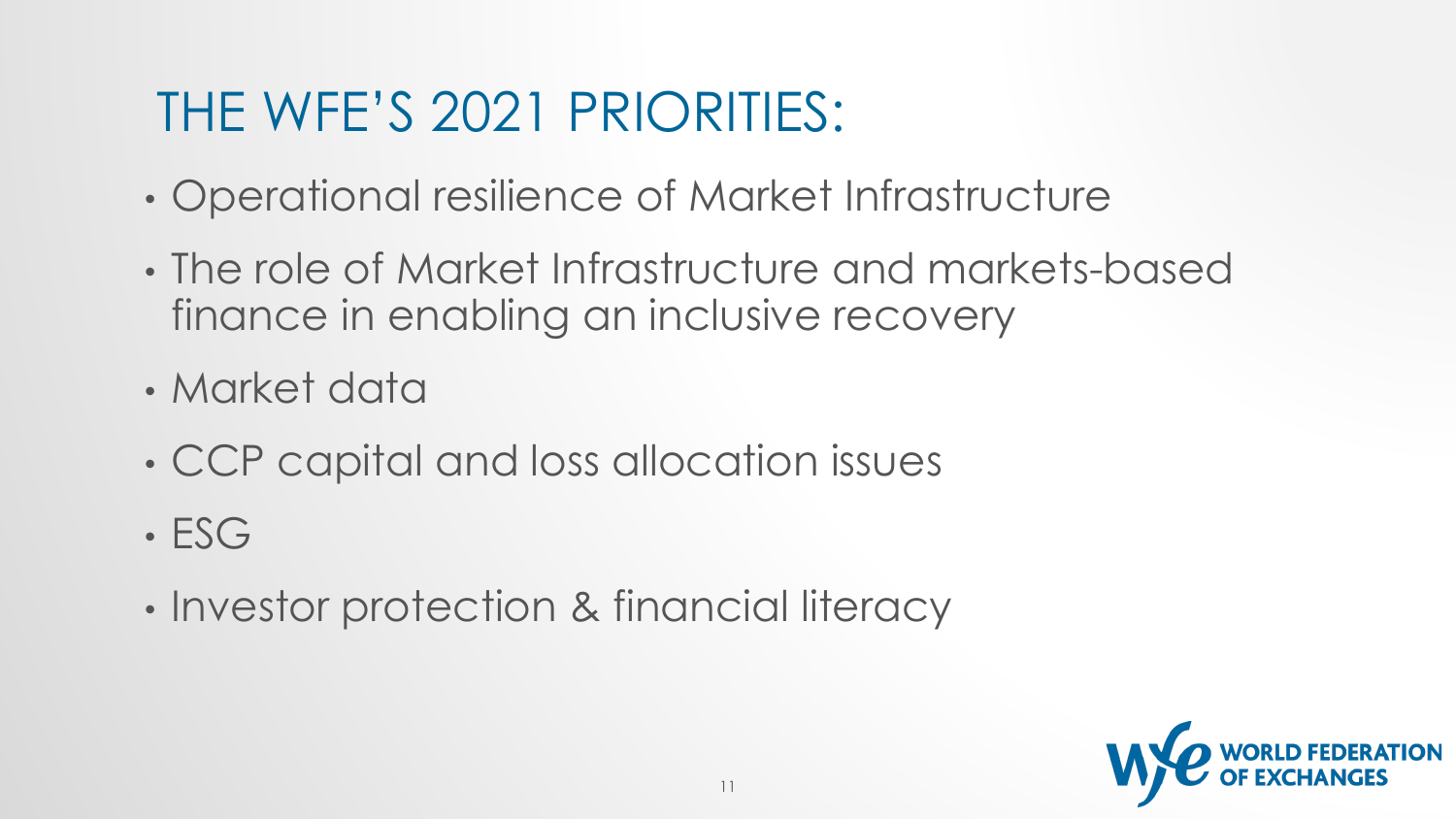### WFE HIGHLIGHTS 2020 & 2021

- A new workplan prioritizing the issues Covid-19 brought to the fore. This spanned both emerging and developed markets.
- The issues we focused on for the Resilience agenda were & are: keeping markets open, short selling, volatility & the appropriate mechanisms to manage them, remote operation, risk management practices at CCPs, safety for MI personnel and fundamental issues around BCP and MI business resilience including information sharing.
- The issues we focused on for the Recovery agenda were and are: the role of exchanges in funding, support for issuers, policy levers to enable growth in Covid-19 world, the role of financial markets in building back better.

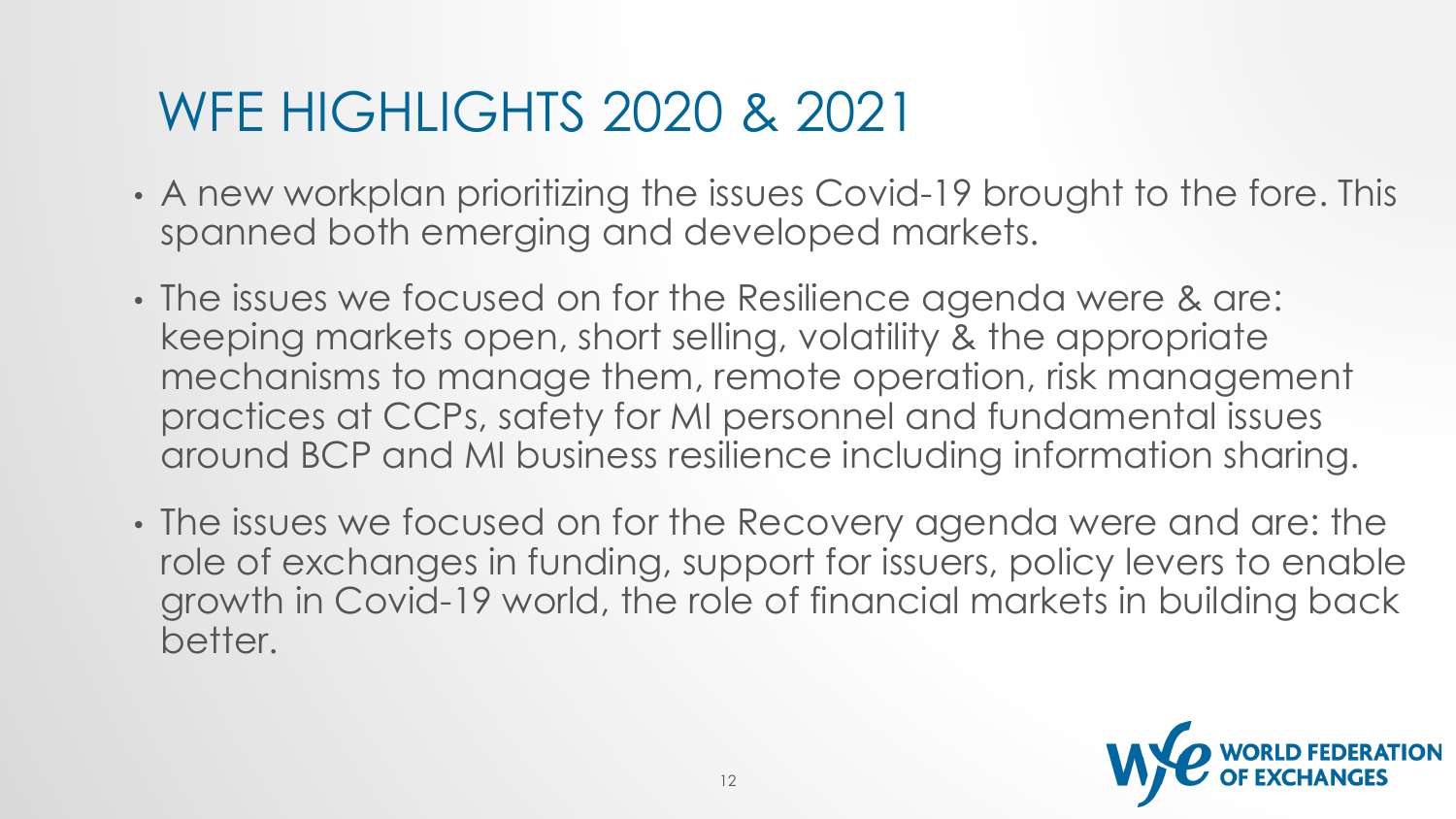## WFE HIGHLIGHTS 2020 & 2021:

- Campaign to **keep exchange markets open** with both public guidance for members & stakeholders and private bilateral conversations on behalf of members.
- Ongoing campaign to **advocate members resilience** and BCP preparedness with success in getting policymakers to understand ecosystem resilience is key. See WFE Research paper on **procyclicality of CCP Margin Models** and multiple WFE Regulatory Affairs submissions to regulators. Also practical efforts to support members with WFE guidance around outages from Enterprise Risk Working Group.
- Ongoing campaign to educate stakeholders on **exchange volatility measures** and the **role of short selling** in markets. See WFE Research paper on **Circuit Breakers** and WFE Regulatory Affairs submissions on **Short Selling**.

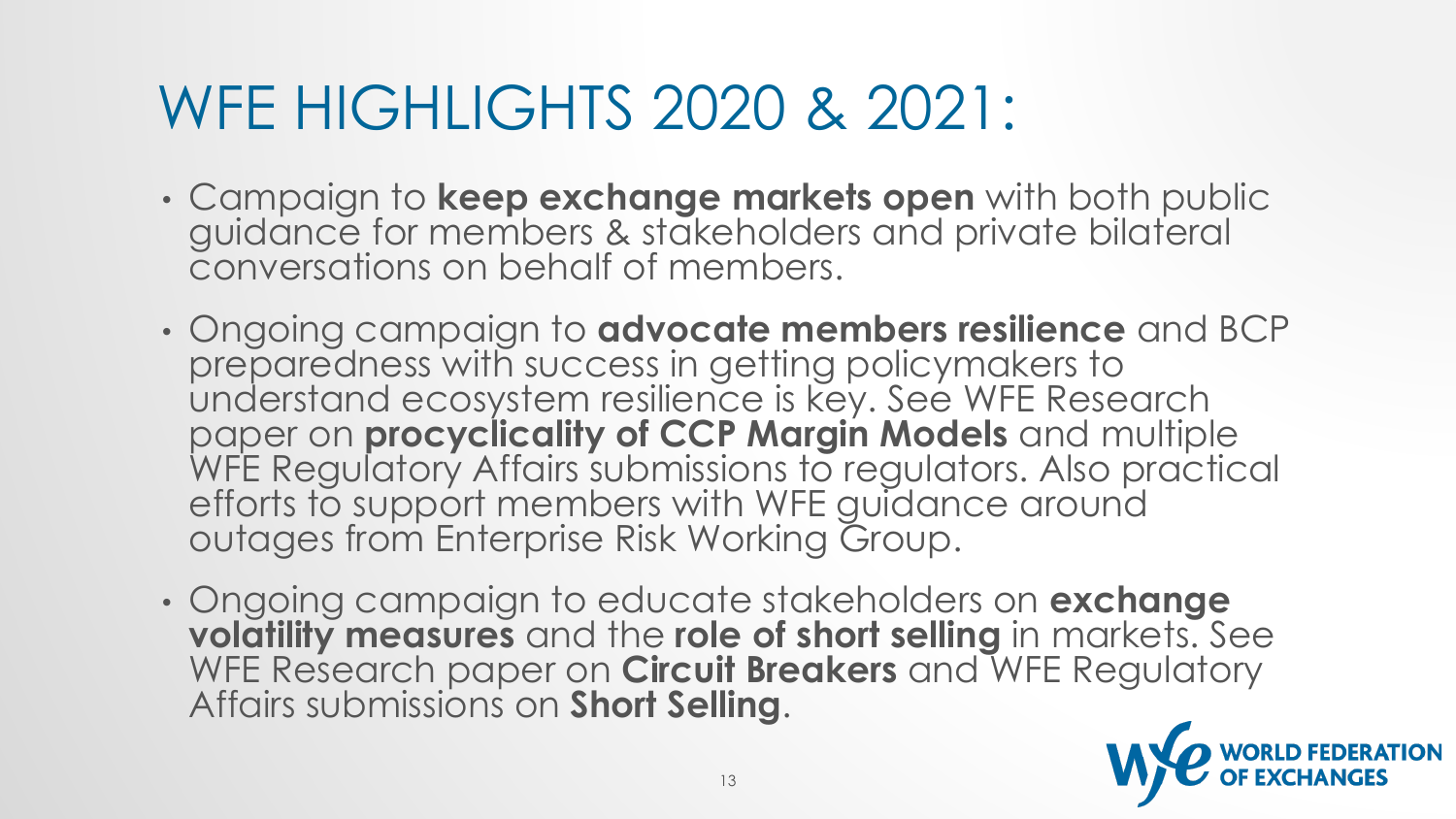#### THREE TRENDS: OPERATIONAL RESILIENCE & AN INCLUSIVE RECOVERY:

- Market infrastructures are the guardians of the financial system, entrusted with a broader responsibility of being the trusted, neutral operators of frameworks that underpin financial markets globally. We run the infrastructure of the economy. This crisis was marked by a call to close the MI's to contain volatility. The WFE gave **guidance** to members: exchanges should remain open.
- The issues we focused on for the Resilience agenda were: keeping markets open, short selling, volatility & the appropriate mechanisms to manage them, remote operation, risk management practices at CCPs, safety for MI personnel and fundamental issues around BCP and MI business resilience including information sharing.

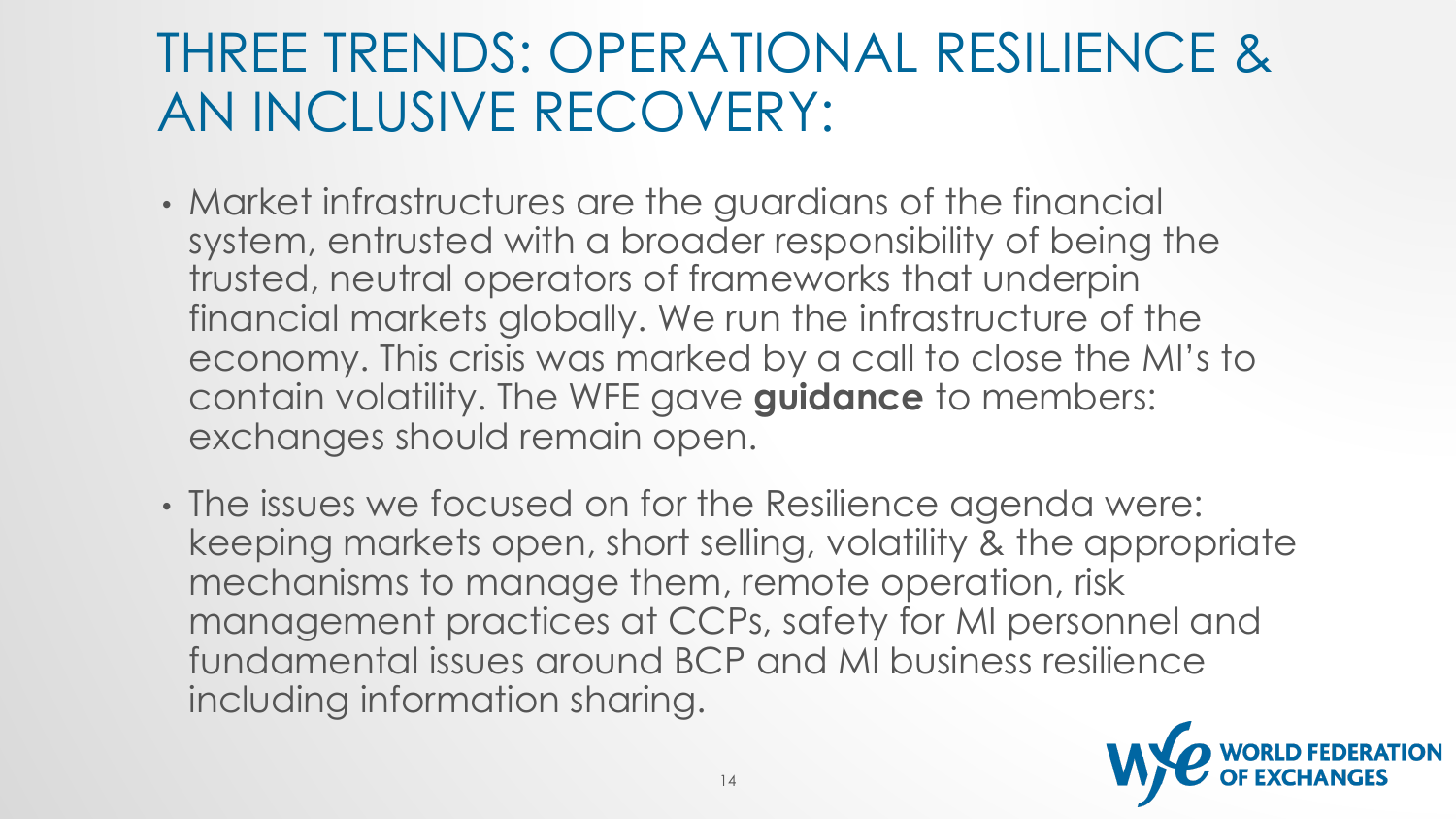#### THREE TRENDS: OPERATIONAL RESILIENCE & AN INCLUSIVE RECOVERY:

- Markets remained open: for capital raising, for trading, for hedging and mitigating risk and to facilitate price formation.
- WFE members: on average, an exchange handled 31 million Trades per month from 2015-2019 (5 years). They handled 53.6 million trades per month during the year 2020. This is a 73% increase in the number of trades handled by the exchanges. In H1 2020, compared to H2 2019, equity markets saw record-high levels of value traded (49.7%) and volumes (47.1%)
- The issues we focused on for the **Recovery** agenda were: the role of exchanges in funding, support for issuers, policy levers to enable growth in Covid-19 world, the role of financial markets in building back better.
- In June 2020 companies raised 31.38 billion USD through IPO, which is a nearly triple (294.1%) increase on May 2020. The June figure is among the highest capital amount raised through IPO in the last 6.5 years, even while in the first-half overall, initial public offerings fell both year on year and relative to the second half of 2019.

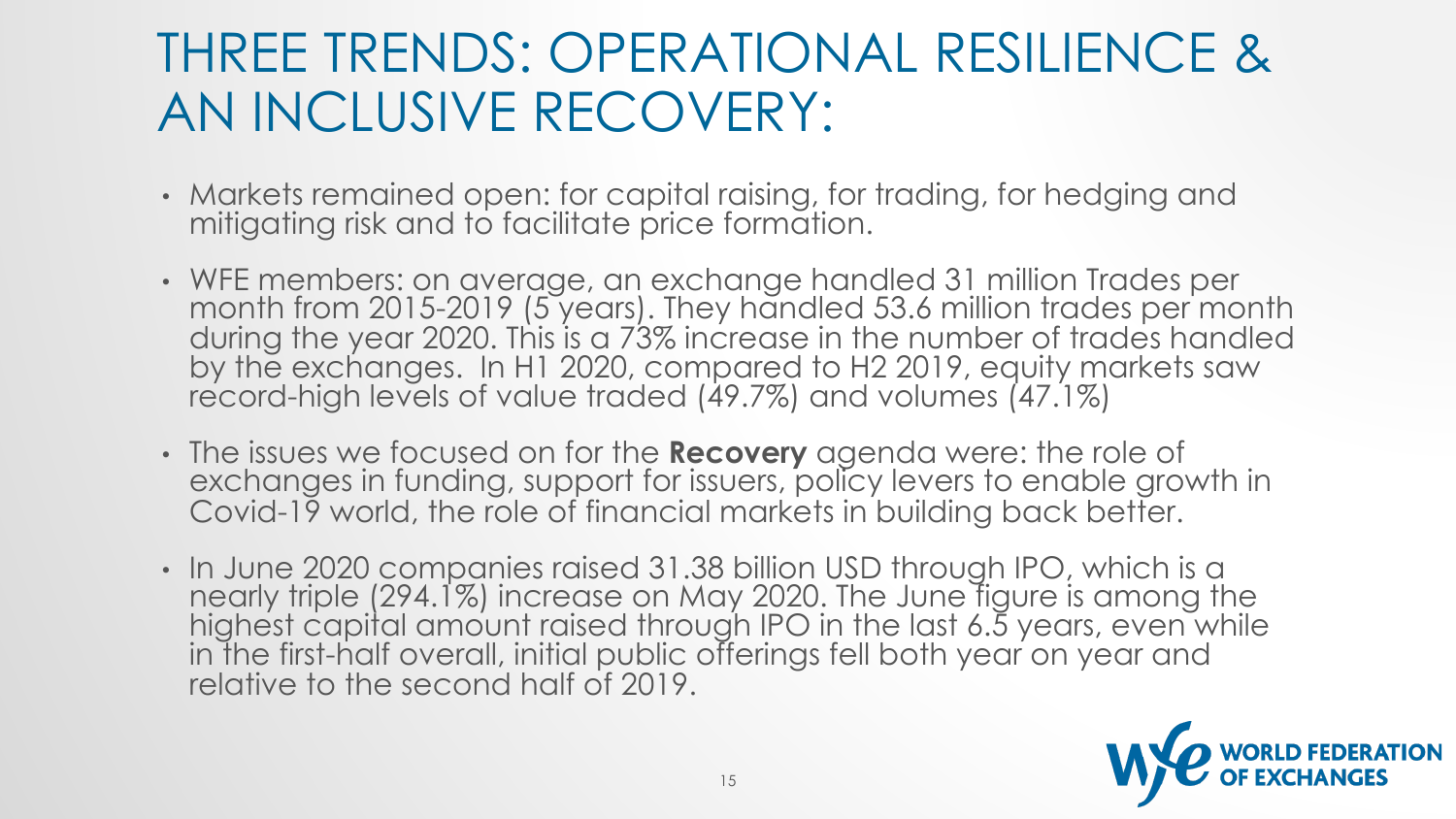#### THREE TRENDS: THE ROLE OF RETAIL INVESTORS

- During October-December 2020, WFE Research conducted a survey on retail investment. The survey consisted of two parts: a Qualitative questionnaire and Quantitative template.
- About 57% of respondents found retail participation has grown over the last 10 years.
- Covid-19 increased retail participation. The increase is attributed to: a decline in foreign institutional investors participation; high volatility; national currency depreciation risks; lockdown; people WFH hence extra money available; a booming market; technology; attractive entry points and new listings
- The majority of exchanges are seeking to increase Retail Investor participation.

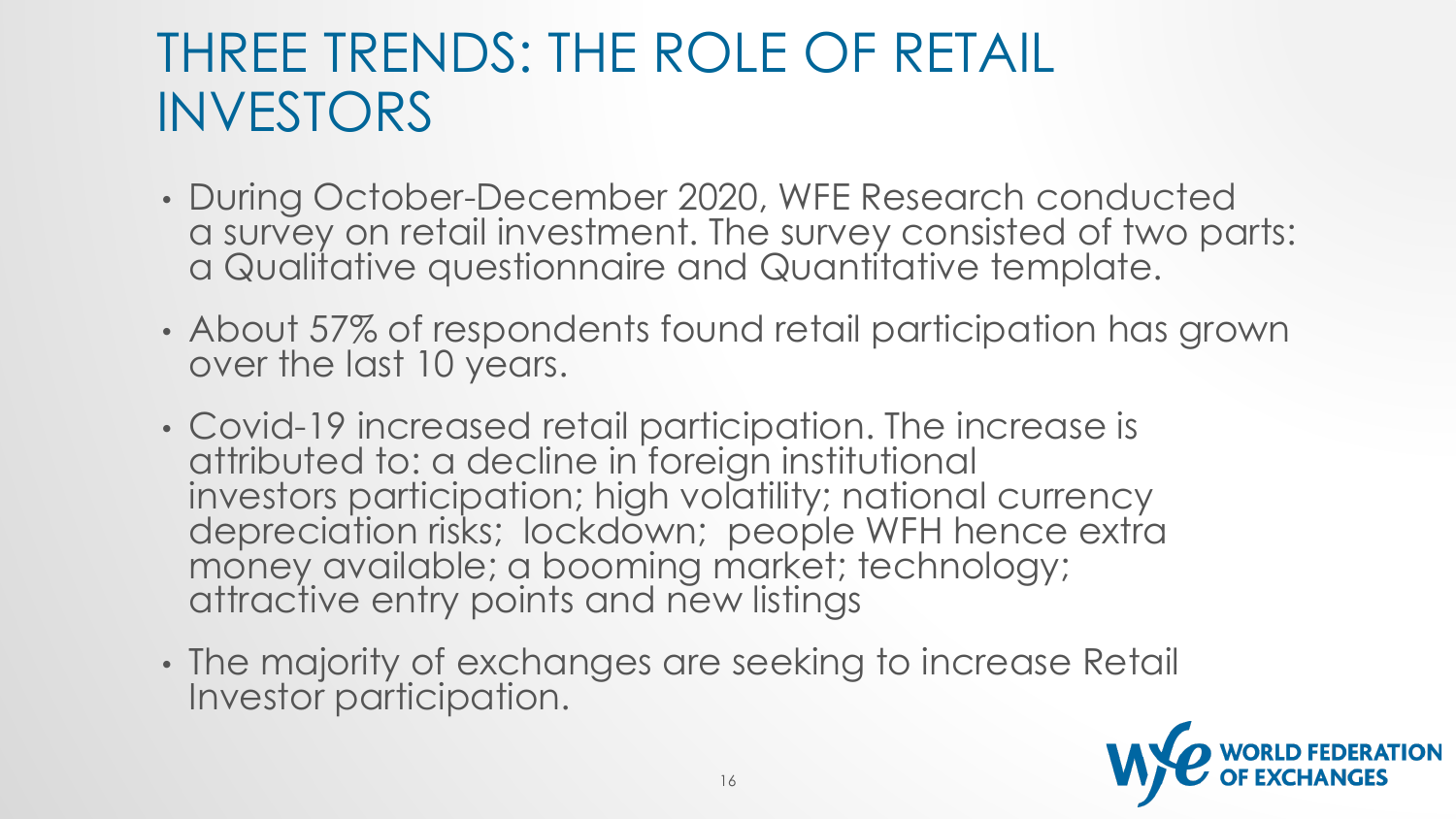## THREE TRENDS: ESG

- The WFE's seventh annual sustainability survey continues to capture the nature and the extent of member engagement with ESG issues, and how this has evolved over time. 62 exchanges participated this year.
- This year, five respondents reported engagement in all of the 12 listed ESG initiatives, whereas no respondent from last year had implemented all initiatives.
- More exchanges offered ESG education, with this initiative moving from the eighth to the third position on the list this year.
- The number of exchanges with initiatives that correspond to all five WFE Sustainability Principles increased by 10 percentage points to 50.8%.
- Exchanges implemented more sustainability initiatives this year the average number of initiatives per exchange increased significantly from 6.7 to 7.7. —and there have been more initiatives implemented by the exchanges.
- The lack of resources to implement initiatives, which was the most reported concern last year, has now dropped to the fourth place. Business and economic concerns are now at the top of the list, probably a reflection of the uncertainty brought by the pandemic.

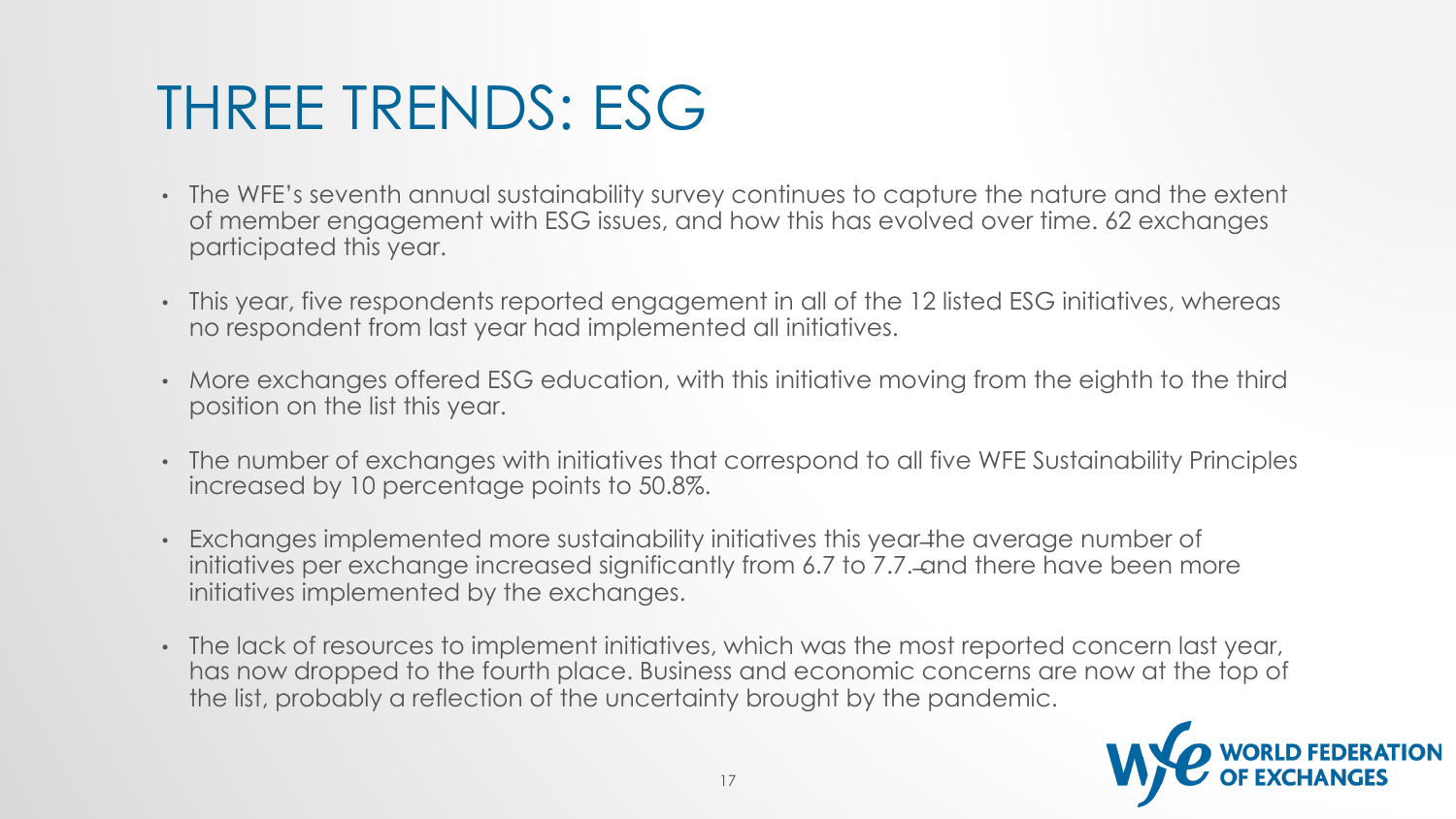## ESG CONTINUED:

- Of the three ESG components, Governance is the area where, on average, exchanges placed most of their ESG efforts during 2020 (42.86%), followed by the Social (31.45%), and the Environmental  $(25.67\%).$
- There is still no convergence on ESG standards and formats adopted by the exchange industry. Indeed, some WFE members raised the issue of global divergence on standards and practices as a major obstacle in carrying out their sustainability efforts.
- While green bonds continue to be the most offered ESG products, offerings across all sustainability product categories have increased, and new categories, like Sustainability-linked bonds (SLBs), are now offered. While SLBs were introduced only two years ago, nine exchanges already reported offering them.